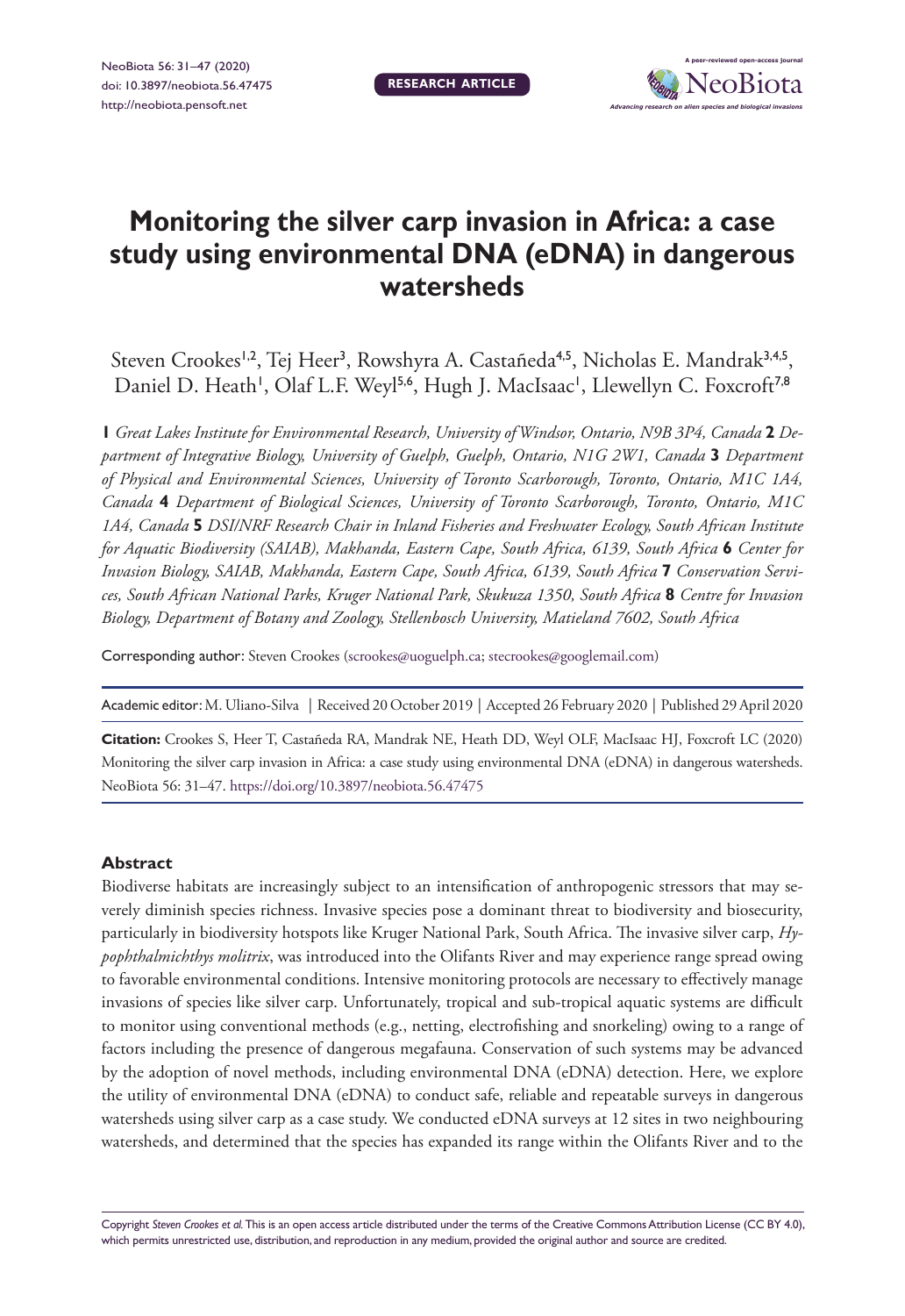south in the Sabie River. Expansion in the former is consistent with the presence of suitable spawning conditions. We discuss the implications of this survey for biodiversity monitoring in similar aquatic systems in the tropics and advocate an integrative approach to biomonitoring in these ecosystems.

#### **Keywords**

Biomonitoring, hazardous sampling, invasive species, Asian carp, species detection

#### **Introduction**

Africa is home to some of the most diverse habitats on the planet, encompassing myriad climatic, geologic and biotic zones (Happold and Lock 2012). This continent contains 22% of the highest-ranked watersheds supporting human populations, 9% of biodiverse hotspots, and is second to only central and southeast Asia in global importance for ecosystem services (Luck et al. 2009). In Africa and beyond, watersheds represent essential components of the socio-economic and cultural landscape, providing key ecosystem services, and are in need of effective and strategic management (Flotemersch et al. 2015).

River systems are threatened by direct modification through channelization (Emerson 1971), channel rerouting, construction of dams, weirs, locks and arterial canal networks, changes in drainage and overflow within the drainage basin (Johnson et al. 2009), and by the translocation of native species and introduction of non-indigenous species (Zhang et al. 2015). Poor watershed management can adversely affect nutrient and habitat availability, species distribution and abundance, population viability, and isolation, erosion or total loss of genetic variation (Davis et al. 2018). Poor management of fisheries and other biotic resources has resulted in introductions of detrimental non-indigenous taxa (i.e. aquatic invasive species; AIS) (Cucherousset and Olden 2011).

Monitoring the biotic component of river systems is essential to effective management of watersheds. For fishes, conventional monitoring of lotic habitats has traditionally relied upon methods including nets (e.g. seine, fyke, gill) or traps, angling, direct observation (SCUBA-diving or snorkeling), electrofishing, and telemetry and acoustic monitoring (Portt et al. 2006). In certain circumstances, however, these methods can be ineffective or too dangerous to deploy. Strong currents can preclude use of these methods or limit their utility to seasonal windows (Portt et al. 2006). Factors idiosyncratic to each method will also limit the scope and utility of each (e.g. low visibility will impact direct observation (Mueller et al. 2006)). In large areas of Africa, as well as Australia, southeast Asia and South America, the presence of large semi- or fully obligate aquatic mammals or reptiles represent a real danger to river researchers and affect surveys by destroying or interfering with equipment (World Health Organization 2003). In addition, the accidental bycatch and mortality of aquatic mammals and reptiles during fish surveys is a growing conservation concern (Ellender et al. 2016; Carrizo et al. 2017).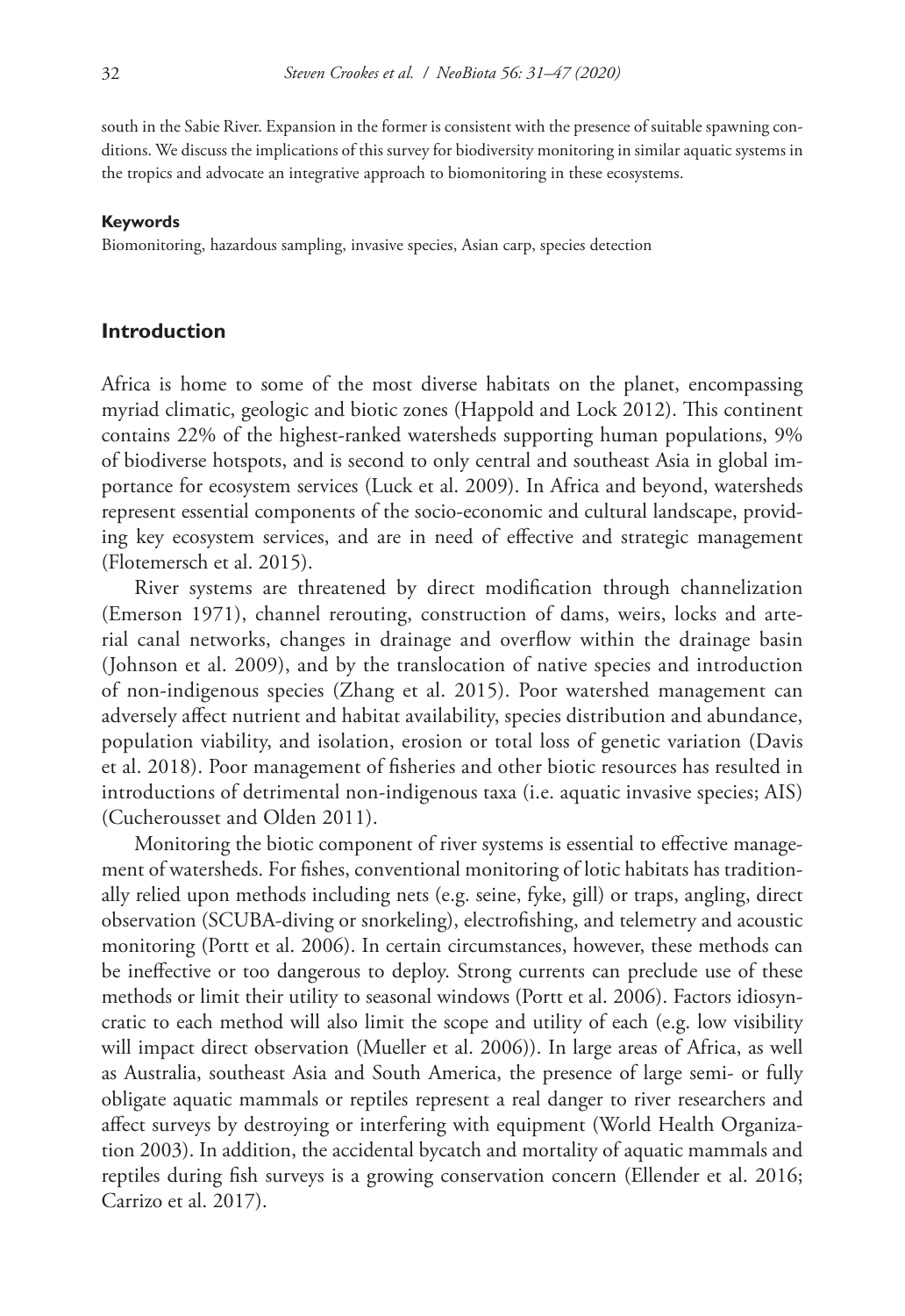The Olifants River in southern Africa is home to dangerous aquatic megafauna animals including the common hippopotamus (*Hippopotamus amphibius* (Linnaeus, 1758)) and Nile crocodile (*Crocodylus niloticus* (Laurenti, 1768)) (Carrizo et al. 2017). Safe monitoring of river ecosystems containing all or some of this megafauna is highly problematic using conventional sampling tools. Environmental DNA (eDNA) detection was developed to indirectly detect a target species by collecting cellular and free aqueous DNA shed by the target species into the water column without the need for actual observation or collection of the organism itself (Ficetola et al. 2008; Thomsen and Willerslev 2015). By collecting water, the time and personnel required to conduct sampling are reduced (Thomas et al. 2019), thereby enhancing safety to both surveying personnel and co-occurring wildlife. In addition, accruing evidence indicates that eDNA detection may be more sensitive at detecting rare species than conventional methods (e.g. Dejean et al. 2012; Biggs et al. 2015).

Silver carp (*Hypophthalmichthys molitrix* (Valenciennes, 1844)) was first introduced to South Africa in 1975, when individuals from a German population were donated to the Marble Hall experimental fish farm adjacent to the Olifants River (Lübcker et al. 2014). It was suspected to have spread into the wider Olifants system, including the Olifants River, Lake Flag Boshielo (an impoundment on the Olifants River), and the Massingir dam, Mozambique (Sara et al. 2018), although the extent of its overall distribution remains uncertain. Lübcker et al. (2014) proposed that most of northeastern South Africa was suitable for colonization by this species. Here, we use eDNA to assess presence of silver carp in the Olifants River in Kruger National Park (South Africa) and Limpopo National Park (Mozambique) in southern Africa. We determined the ability to detect silver carp in the system using eDNA and comment on the utility of this method in the field to reduce potential human-wildlife conflict.

## **Methods**

## **Study organism and sites**

Silver carp is a highly invasive fish extensively introduced from its native range in eastern Asia to Europe, North America, and southeast Asia (DeGrandchamp et al. 2007). It is a highly effective filter feeder, consuming a range of microscopic forage that is channeled into high growth and fecundity rates (DeGrandchamp et al. 2007). Experimental and modeling data indicate that many populations of native North American fishes may be extirpated through direct competition or cascading trophic effects resulting from silver carp introduction, thus further spread in southern Africa is worrisome (Zhang et al. 2015).

We identified 12 sites in the Olifants watershed (Table 1; Figure 1) as suitable locations for sampling based upon site access and anecdotal evidence of carp capture, and to determine if a large hydroelectric dam protected the Upper Olifants from be-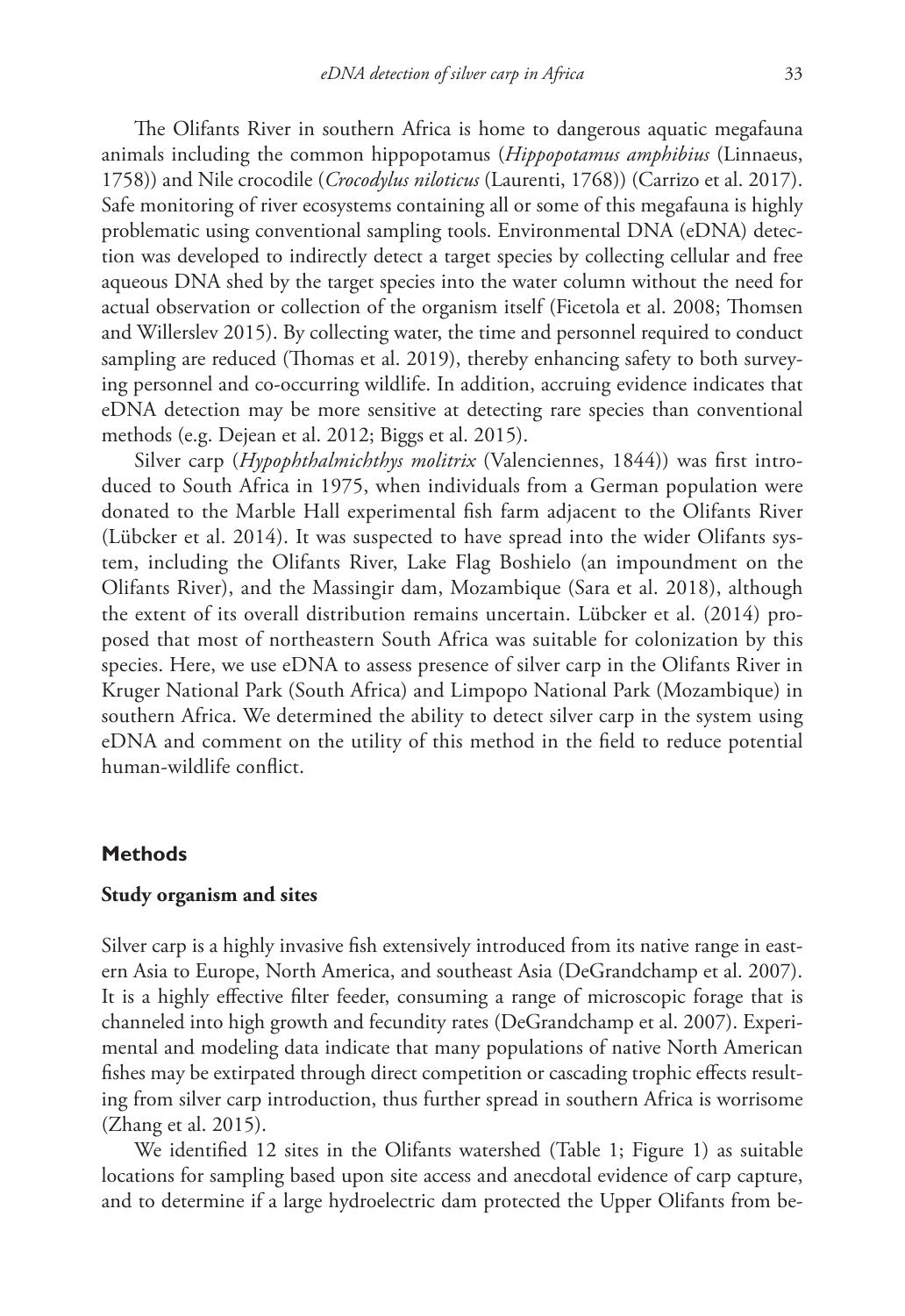

**Figure 1.** Map of sampling locations for silver carp eDNA within the continent of Africa (**A**). All sampled sites within southeast Africa (**B**) are shown as red circles. The two areas sampled are the Olifants system (Olifants and Letaba Rivers, grey inset) and the Komati (Sabie River, red inset). Also shown is the site of introduction and escape of silver carp in South Africa (red star) and the location of the Massingir dam, Mozambique (yellow star). Dotted line delimits the South Africa – Mozambique border.

| <b>Table 1.</b> Sampling information and results of the qPCR analysis for the presence of silver carp eDNA at |
|---------------------------------------------------------------------------------------------------------------|
| twelve sites in the Olifants watershed 'PCR' column indicates how many duplicate reactions for each of        |
| the three biological replicates were positive. The final column shows the mean Cq values across all positives |
| (omitting non-amplifications) and their standard deviation (SD).                                              |
|                                                                                                               |

| <b>Site Code</b> | Date     | <b>Site Description</b>     | River    | Geographic Co-Ordinates |       | PCR Mean $Cq \pm SD$   |
|------------------|----------|-----------------------------|----------|-------------------------|-------|------------------------|
| $\Omega$         | 16/06/15 | Olifants River Weir         | Olifants | -24.055824, 31.720335   | 0/0/0 | N/A                    |
| O <sub>2</sub>   | 16/03/15 | East of Olifants Camp       | Olifants | -23.982616, 31.775594   | 2/2/0 | $34.622 \pm 0.688$     |
| O <sub>3</sub>   | 16/03/15 | Olifants/Letaba Confluence  | Olifants | -23.989445, 31.826483   | 2/0/1 | $31.744 \pm 0.087$     |
| $\Omega$         | 17/03/16 | <b>Olifants River Gorge</b> | Olifants | -23.985550, 31.848714   | 2/2/2 | $32.434 \pm 1.267$     |
| O <sub>5</sub>   | 17/03/15 | South Africa Border         | Olifants | -23.956183, 31.881781   | 0/1/2 | $34.884 \pm 1.737$     |
| O <sub>6</sub>   | 17/03/15 | Letaba River Weir           | Letaba   | -23.942911, 31.731429   | 2/2/2 | $33.809 \pm 4.149$     |
| O7               | 19/03/15 | Upper Olifants, Above Dam   | Olifants | -23.943567, 31.902952   |       | $2/0/2$ 33.914 ± 2.261 |
| O8               | 19/03/15 | Massingir Dam, Pelagic      | Olifants | -23.921727, 31.956548   | 0/2/2 | $30.615 \pm 2.161$     |
| O <sub>9</sub>   | 20/03/15 | Massingir Dam Wall          | Olifants | -23.873332, 32.145614   | 1/0/2 | $33.549 \pm 0.639$     |
| O10              | 21/03/15 | Coromana, Mozambique        | Sabie    | -25.184227, 32.033023   | 1/2/0 | $35.038 \pm 0.091$     |
| O <sub>11</sub>  | 21/03/15 | Coromana, South Africa      | Sabie    | -25.185171, 32.031348   | 2/2/1 | $34.238 \pm 1.619$     |
| O <sub>12</sub>  | 21/03/15 | Upper Sabie, South Africa   | Sabie    | -25.183838, 32.030184   | 2/0/1 | $36.208 \pm 2.248$     |

ing invaded from downstream sites. Three sites (O10–O12) were located in the Sabie River, part of the neighbouring Komati watershed, to determine if the carp has spread beyond the borders of the Olifants watershed.

## **Water collection, transportation and filtration**

At each site, three 2 L water samples  $(3 \times biological$  replicates) were collected in sterile (10% bleach solution (6% w/v sodium hypochloride)) polycarbonate plastic Nalgene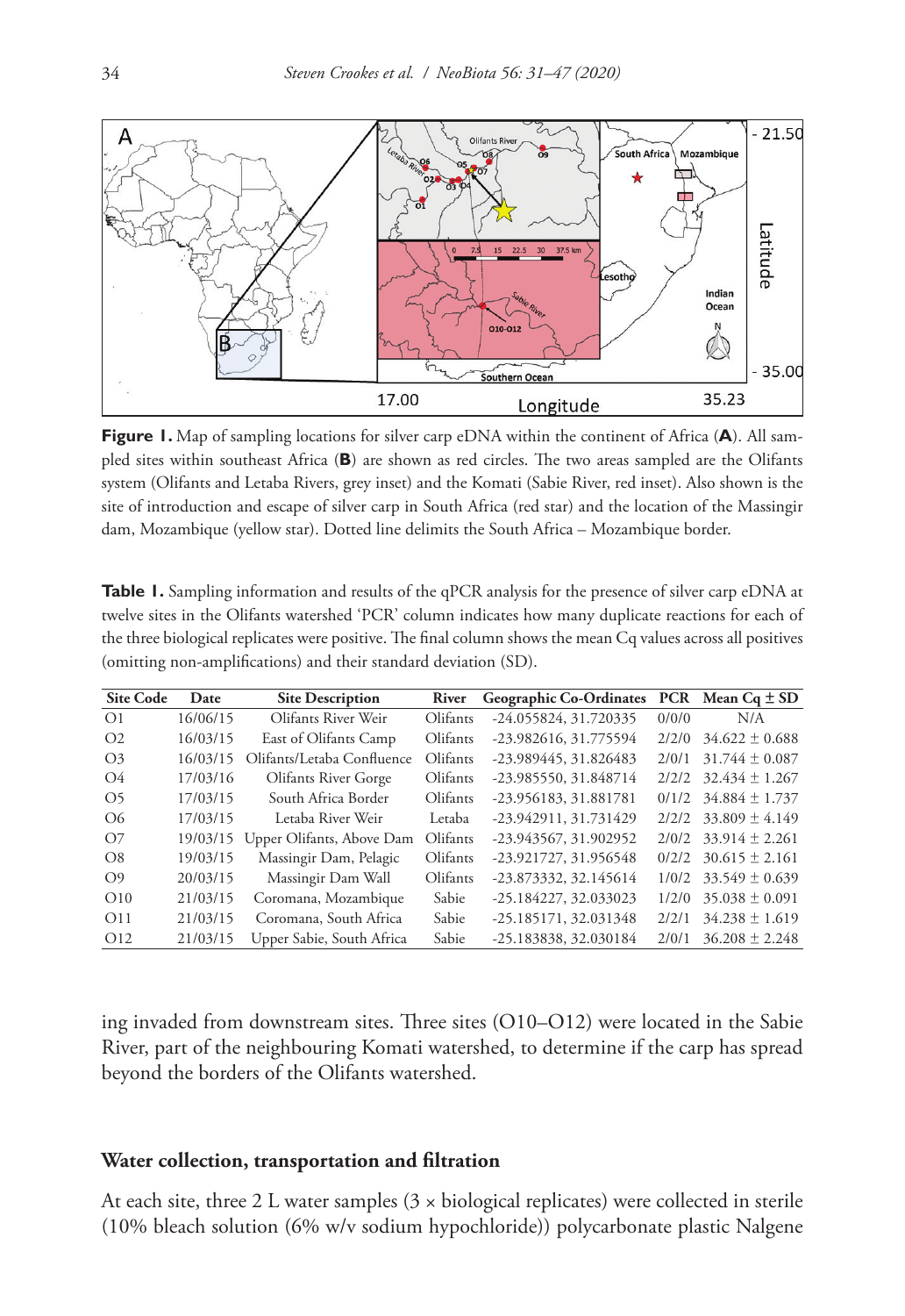bottles. Unless access was difficult, all sampling was conducted by reaching from the bank to extract a sample from the top 5 cm of surface water in the littoral zone. Using single-use gloves for each sampling event, each sterile bottle was swept through the surface until filled. Each sample was immediately placed in a bleach-sterilized cooler and held at 4 °C during transportation back to the laboratory. Where direct access to the riverbank was difficult (e.g., large stretches with high embankments and prolific scrub vegetation), the site was accessed by boat and water was collected from as close to the shoreline as possible. At each site, a single Nalgene bottle containing 2 L distilled water (environment blank control) was opened and exposed to the environment before the top was resealed.

All water samples were filtered immediately upon return from the field in a central bleach-sterilized laboratory located in Skukuza, Kruger National Park, or in an adhoc, bleach-sterilized field laboratory near Massingir, Mozambique. Water was vacuum pumped through 1.2 μm pore glass fibre filters (47 mm diameter, VWR 696-filter). The filtration set-up included a tripartite manifold system of three funnels, each provisioned with a magnetic seal that securely clasped a filter between the funnel and the pump. Each biological replicate was filtered simultaneously in each of the three funnels  $(3 \times$  filters per 2 L sample). After each sample was filtered, the entire apparatus and surrounding area was bleached sterilized, wiped with distilled water, and left to dry before proceeding with the next sample. After each filtration event, a separate set of sterile forceps was used to submerge each filter in a 2 ml Eppendorf tube containing 95% ethanol for storage at -20 °C. All samples were shipped to Canada for eDNA detection analysis.

# **eDNA extraction**

eDNA extraction was performed in a dedicated extraction space. Using a protocol adapted from Dougherty et al. (2016), filters were cut into quarters and placed in tubes containing 20 μl 1 mm-diameter glass beads and 500 μl of modified (Coyne et al. 2005) CTAB (2% w/v cetyltrimethylammonium bromide, 2% w/v polyvinylpyrrolidone, 1.4M NaCl, 100mM Tris-HCL, 20nM EDTA) buffer pre-warmed to 65 °C in a heat block. Samples were homogenized using an unequal gravity FastPrep F120 homogenizer (Thermo Savant Instruments, Ltd) at  $6.5 \text{ m}\text{ sec}^{-1}$  for two minutes and then incubated at 65 °C for two hours. 500 μl chloroform-isoamyl alcohol was added to each tube, mixed over-end for 5 minutes and centrifuged at 13,000 g for 15 minutes. The upper aqueous phase was transferred to a new tube containing 500 μl ice-cold isopropanol and 250 μl NaCl solution to precipitate out the DNA whilst incubating at -20 °C overnight. After incubation, the tubes were centrifuged again at 13,000 g for 15 minutes to allow DNA to pellet at the bottom. The supernatant was discarded and 200 μl ethanol wash added prior to vortexing and centrifugation at 13,000 g for three minutes. A second ethanol-washing round followed prior to carefully discarding the ethanol and drying the pellet in a vacufuge at maximum spin before being centrifuged for 10–15 minutes at 35 °C. The DNA pellet was re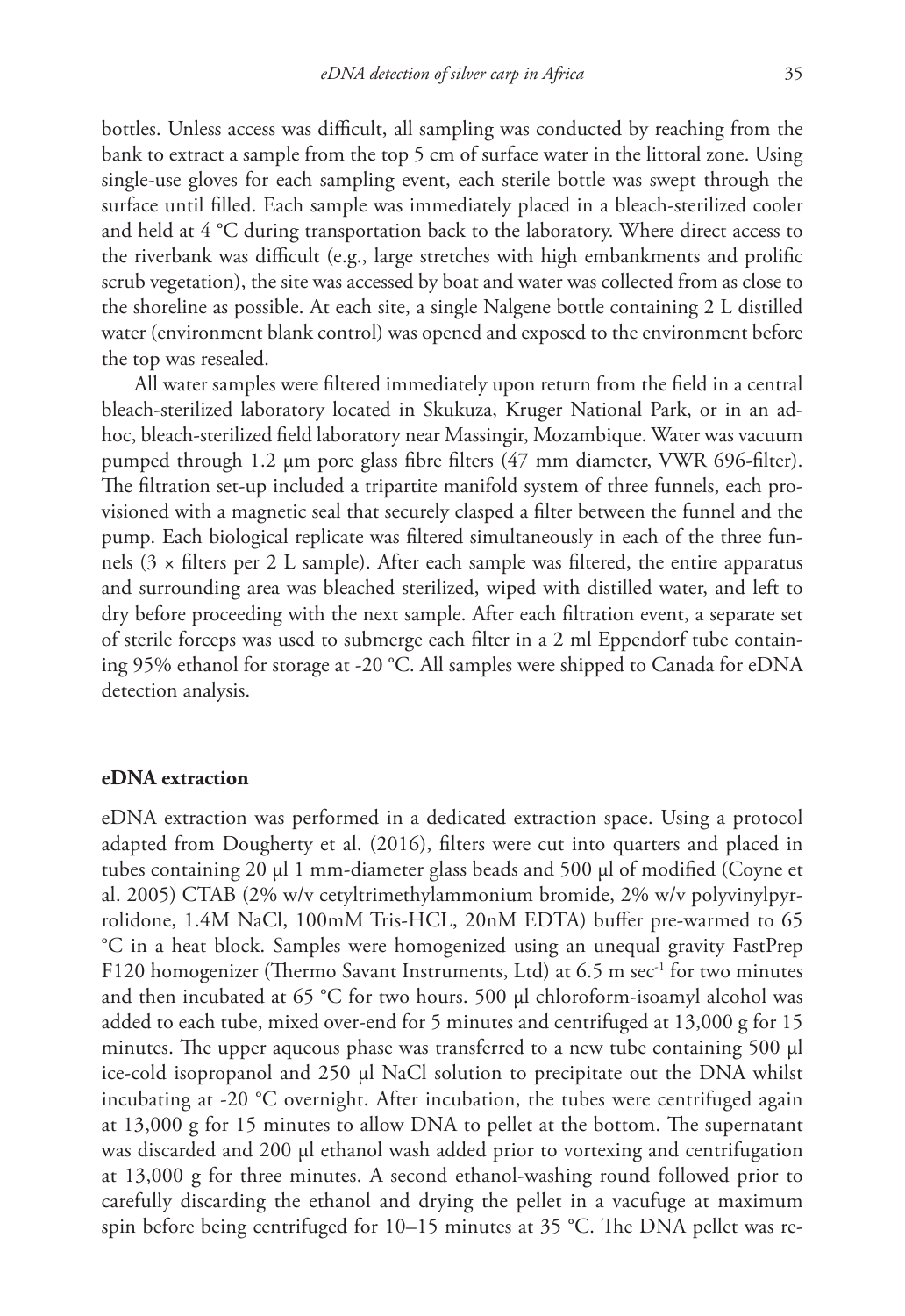suspended in 100 μl 1X T.E. buffer and heated to 55 °C for ten minutes. After each filter had been extracted from the filter paper, the eluted DNA from each quarter filter paper was pooled into a single tube before decanting into 50 µL aliquots to be stored long-term at -20 °C.

#### **eDNA quantitative real-time polymerase chain reaction (qPCR) detection**

The Asian carp invasion in North America has resulted in development of numerous eDNA assays to detect all four problem species, including two in the genus *Hypophthalmichthys* (Jerde et al. 2013). Because only silver carp has been known to have been introduced into the Olifants River and surrounding systems, we chose the assay with the highest sensitivity to detect fish in the genus *Hypophthalmichthys* (Wozney and Wilson 2017). We chose the CTM primer set (Carp Taqman Multiplex 1), without using the Taqman probe, to increase sensitivity, designed and optimized in singleplex reactions (Wozney and Wilson 2017) to amplify both species. The original intent of this assay was to amplify both target species but discriminate based on differential probe binding (see Wozney and Wilson 2017 for assay specifications).

All qPCR reactions were performed in a laboratory with no previous history of Asian carp tissue or DNA samples. For each pooled eDNA extract, two duplicate technical replicates (PCR reactions) were performed. For all 12 sites, this tallied to 72 reactions in total, six per site/location and two per biological replicate. Alongside the target reactions (and environmental blank – one per location), two no-template controls were run to control for qPCR reagent/sample contamination. All reactions were performed on a single reaction plate, thereby eliminating inter-run variance in PCR results. All reaction volumes were 20 μl, consisting of 200 nM of each primer (0.4 μl), 10 μl of PowerUp SYBR green mastermix (Applied Biosystems, USA) and the remaining volume (9.2 μl) made up of eDNA extract providing the template for the reaction. To determine whether PCR inhibition may impede positive detection, we reassessed each sample using a separate internal positive control (IPC) assay that consisted of a primer and probe set that amplify a unique, and not found in nature, manufactured DNA sequence. We used the Taqman-probe based IPC developed by Gasparini et al. (2020) in which 200 copies of the artificial template were added to every reaction alongside 9.2 uL of the eDNA sample with Taqman Universal Mastermix II (Applied Biosystems, USA) in lieu of PowerUp SYBR Green. Inhibition was inferred to have occurred if the PCR Cq values were delayed by more than 1 Cq value relative to the Cq value of NTC control (i.e. pure water added as template). qPCR was performed on a 96-well CFX Thermal Cycler (BioRad) and run according to the published protocol (Wozney and Wilson 2017). PCR data were recorded in two ways: 1) successful amplification defined as the production of an amplification curve that passed a threshold of fluorescence; and, 2) of those reactions that amplified successfully, the Cq (quantification cycle) value, whose quantity is inversely proportional to the amount of silver carp DNA in the original sample, was documented.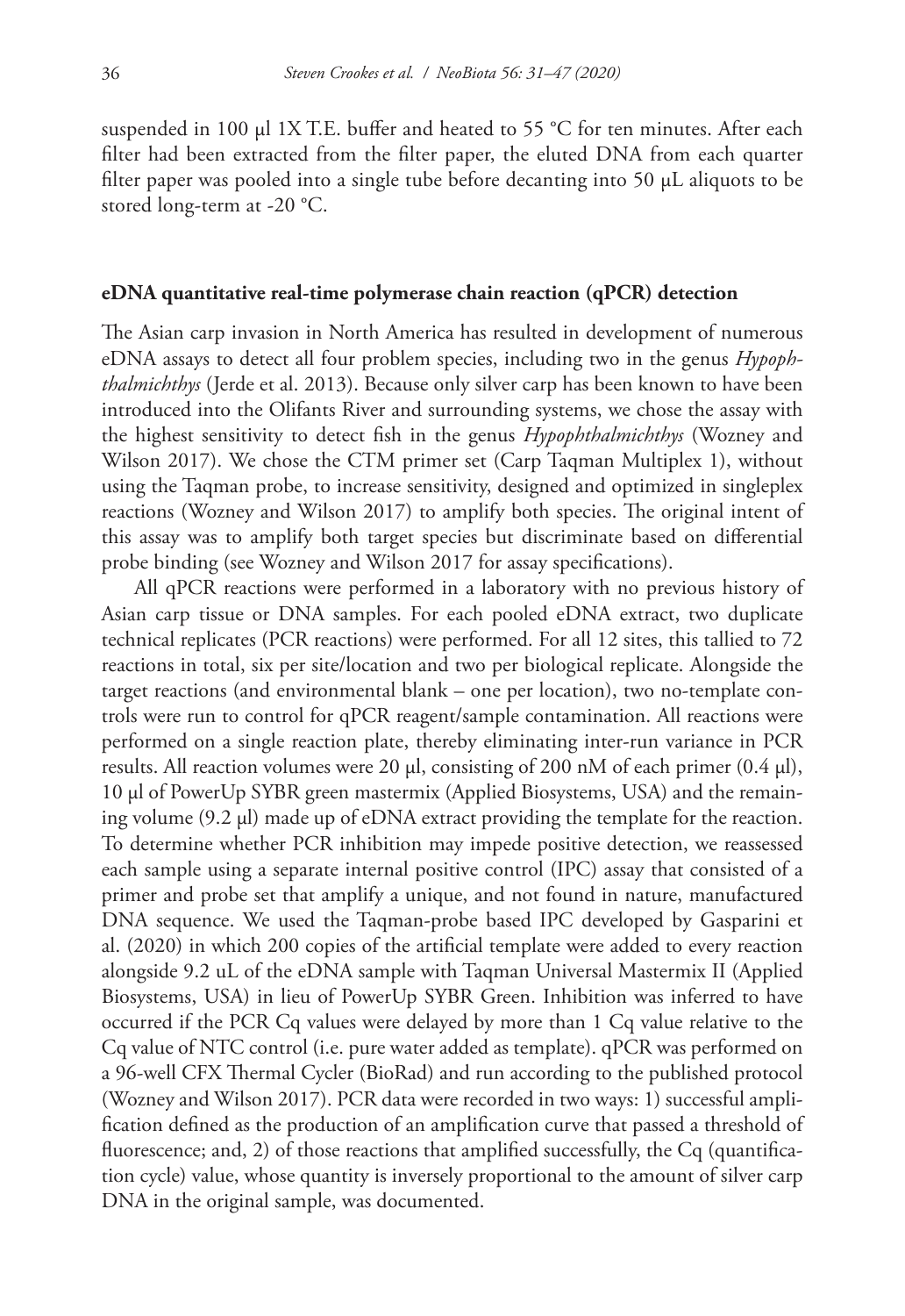#### **Statistical analysis**

We initially performed a post-hoc power analysis to confirm that the sampling design was sufficient to correctly reject the null hypothesis of no detection, thus boosting confidence in any negative finding. We used Olson et al.'s (2012) method:

$$
Y_{i,j} = \Pi_{i=1}^{j} (1 - \hat{d})
$$

where  $y =$  probability of a false negative (upper boundary of 0.05 (alpha)),  $j =$  number of samples to be subject to qPCR, and  $\hat{d}$  is the proportion of samples (out of three biological replicates) that yield  $\geq 1$  eDNA positive qPCR detection, to determine the predicted minimal number of samples necessary to achieve 95% power, predicated on our observed data.

Following the adoption of eDNA as a proxy of occupancy in habitat occupancy models (e.g. Schmidt et al. 2013), we performed a simple estimation of detection probability (p), site occupancy (Ψ) and the probability of detecting silver carp eDNA per sampling event  $(\theta)$ . As eDNA sampling is inherently hierarchical, Bayesian models predicting the three detection parameters are less vulnerable to increasing variability in the data than frequentist methods (Doll and Lauer 2014). Although occupancy modeling is most useful when co-estimating variables that may influence the detection of the organism by its proxy (i.e. via eDNA molecules), hierarchical models that estimate base values of each of the above parameters would result in more accurate values than would a naïve calculation based on naked data alone (Dorazio and Erickson 2018). To estimate these parameters, we performed the analysis using the R package 'eDNAoccupancy' (Dorazio and Erickson 2018) employing 500,000 Markov Chain Monte Carlo iterations after which model parameters were fitted (discarding first 10% as burn-in). Finally, an analysis of variance of Cq value across sites and by river system, which were encoded as categorical variables, was performed using the 'aov' function in R.

To assess if the Olifants River is suitable for silver carp spawning, a preliminary assessment was completed using methodology developed by Heer et al. (2019). The assessment determined whether a tributary is suitable to potential Asian carp spawning using a decision tree that categorized the river into four categories (not suitable, minimally suitable, moderately suitable, and highly suitable). It was based on growing degree-days (base 15 °C; GDD15) accumulated in a 12-month period spanning 2017– 2018, an estimated hatching distance, and water temperature and velocity thresholds for spawning. There were five thresholds: 633 GDD15 within a year to achieve maturation, minimum water temperature of 17  $^{\circ}$ C to initiate spawning run, estimated distance to hatch is less than the unimpounded length of the river, flow velocity spike of 0.7 m/s to initiate spawning, and 900 GDD15 to trigger mass spawning. To complete the assessment, mean daily water temperature was obtained for the Mamba weir and mean daily velocity was estimated at the Balule weir based on weir dimensions and measured stage and discharge data. One year of temperature and velocity data were available, July 1, 2017 to June 30, 2018.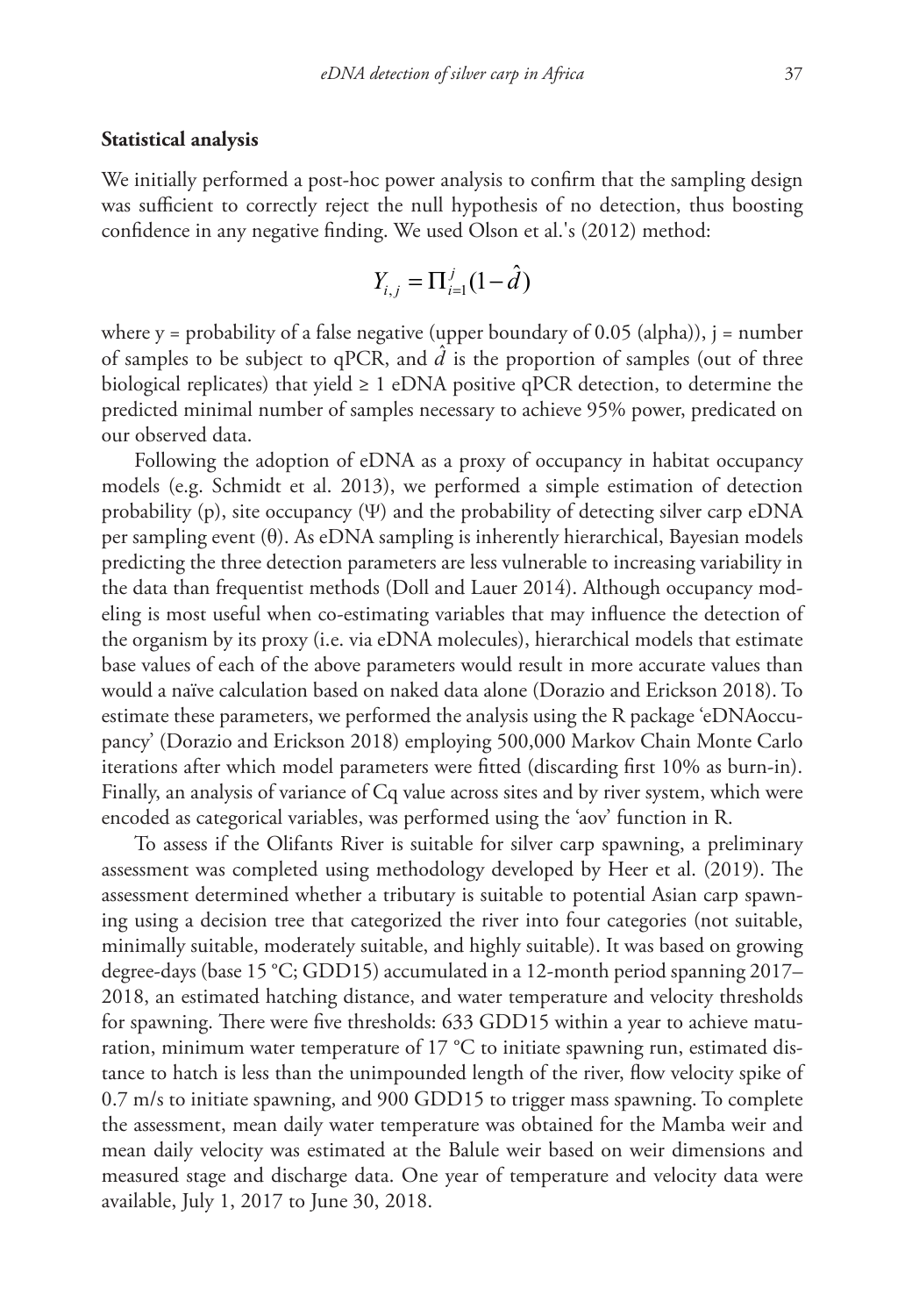## **Results**

## **Molecular eDNA detection**

Every site except for O1 was positive for silver carp eDNA in at least one technical replicate across three biological replicates (Table 1). Apart from site O1, all locations were positive for silver carp eDNA and had detection levels  $\geq$  50 % (at least three out of six technical PCR replicates). Sites O4 and O6 had 100% detection across the board, although they did not have the lowest mean Cq value, which occurred at site O8 (Mean Cq =  $30.62 \pm 2.16$ ). Overall mean Cq across all successful PCRs and all sites was  $33.63 \pm 2.39$ . All samples, apart from O3, O9 and O10, did not show qPCR inhibition as all IPC Cq values were within the margin of acceptability (i.e. all samples were within 1 Cq of the mean NTC IPC value of 30.63). In these cases, a PCR negative could be correctly interpreted as a lack of target eDNA molecules in the template volume. However, for sites O3, O9 and O10, the IPC did not amplify at all  $(Cq = 0)$ , indicating complete inhibition of the IPC.

#### **Detection analysis**

The percentage of successful biological replicates yielding at least one detection  $(\hat{d})$ was 69.40 %. Post-hoc power analysis revealed that the minimal predicted number of biological replicates per site should be two for this system, assuming 95% power, thus providing confidence that non-detection of silver carp at site O1 was unlikely due to a lack of appropriate sampling intensity. An occupancy analysis resulted in a high level of detection of silver carp in the study area. Estimated global probability of detection (p) was 0.849, inferred site occupancy  $(\Psi)$  was 0.892, and sample detection probability (θ) was 0.754. An analysis of variance indicated a near-significant effect of watershed and sampling site upon the levels of silver carp eDNA (F-value = 2.910,  $p = 0.0657$ ; and  $F = 2.005$ ,  $p = 0.0652$ , respectively) (Figure 2 and Suppl. material 1: Table S1). However, two-way ANOVA revealed that watershed was more important in determining silver carp occupancy than individual site effects (F-value =  $3.298$ , p =  $0.0494$  and F-value  $= 1.682$ ,  $p = 0.140$  for River and Site, respectively). The concentrated aggregate of sampling sites on the more southerly Sabie River tended to have higher mean  $Cq$  values – and thus lower quantity of silver carp  $eDNA - than most of those in the$ northerly Olifants system in South Africa (Figure 2).

#### **Spawning habitat analysis**

Preliminary spawning assessment indicates that the Olifants River was a minimally appropriate habitat in 2017–2018 (Figure 3). The river was always above the minimum 17 °C temperature, but never achieved flow sufficient to reach the higher levels of suit-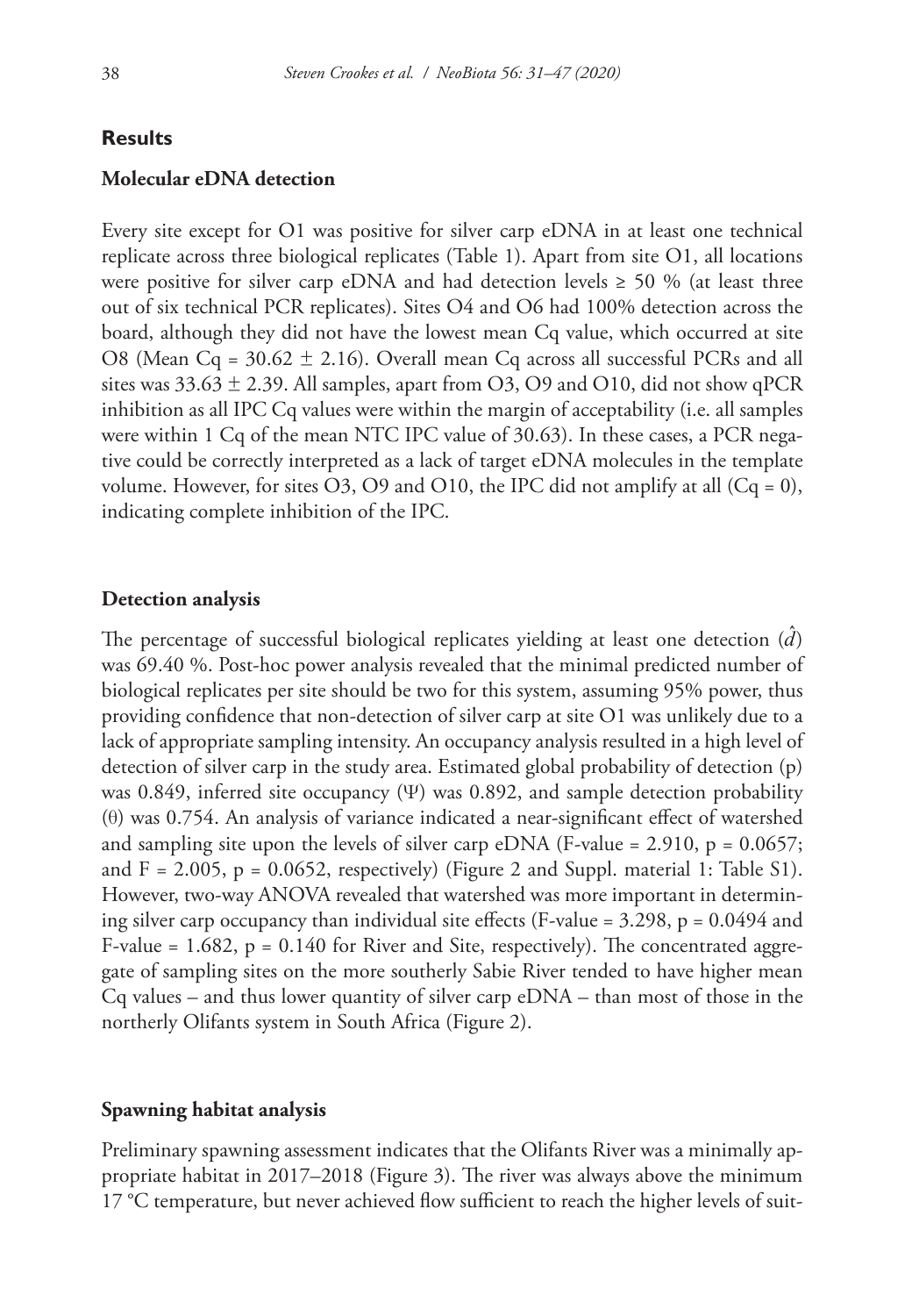

**Figure 2.** Levels and variance of qPCR detection (y-axis) of silver carp DNA among sampling sites within and between rivers in the Olifants system and Sabie River (x-axis).



Figure 3. Results of a silver carp spawning suitability model for the Olifants River, July 1, 2017-June 30, 2018 **A** growing degree days (base 15). 633 GDD15 (red dashed line and solid red vertical line) is required for maturation and 900 GDD15 (blue dashed line and solid blue vertical line) is required for initiation of mass spawning **B** mean daily water temperate. Minimum temperature required (red dashed line) is always exceeded **C** unimpeded river length required for egg hatching to occur **D** mean daily water velocity. Flow spike required for high suitability is not achieved.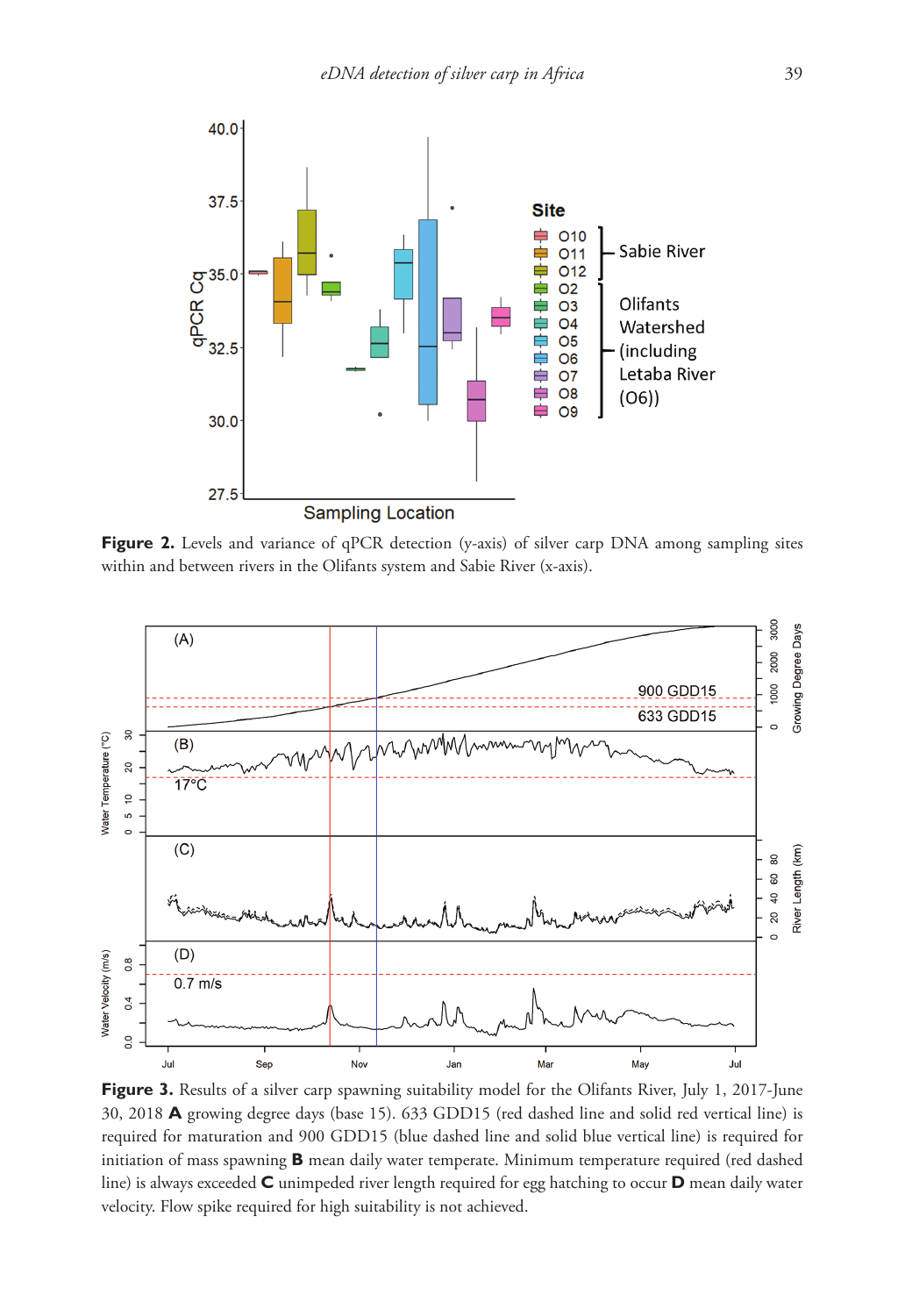ability. Based on a July 1 winter start date, 633 GDD15 would have been achieved by early October and 900 GDD15 by early November. Following these spawning initiation dates, the length of unimpeded river required for egg hatching ranged 15–40 km, which is readily available in the Olifants River.

# **Discussion**

## **Silver carp range expansion as inferred from eDNA presence data**

Environmental DNA detection confirmed the presence of silver carp eDNA throughout the sampled areas of the Olifants River and neighbouring systems (where sampled), except for Site O1. Our study adds to the mounting evidence confirming this technique as a sensitive tool to monitor highly invasive Asian carps generally (Jerde et al. 2011, 2013; Turner et al. 2015; Wozney and Wilson 2017) and silver carp in particular (Amberg et al. 2015; Coulter et al. 2019; Stepien et al. 2019). Our study is the first to use a targeted eDNA approach to monitor for the presence of Asian carps on the African continent. However, the detection of silver carp was not without impediment, as the IPC results indicate that, in some sections of the Olifants and Sabie rivers, low levels of eDNA were beyond the level of sensitivity of the assay. The IPC was set at 200 copies per reaction, so even slight inhibition was detected. As many eDNA species targets are rare and shed low levels of eDNA, PCR inhibition is a potentially huge issue for delineation of the invasion front and detection of rare species where low abundances should translate into low eDNA levels and, possibly, false negatives. However, as we observed 3/6 silver carp qPCR detections for each of the IPC inhibited sites, we can conclude that, although silver carp eDNA levels were lower than at the other sites (except O1), they often exceed 200 copies per 9.2  $\mu$ L (qPCR template volume) and are thus well within the level of detectability of this assay. As PCR inhibitors are present in the systems of study, it is likely that silver carp Cq values were delayed, if not outright inhibited, and thus it would be difficult to translate Cq values to copy numbers. Moreover, silver carp eDNA levels exhibit a nonlinear relationship with carp density (Coulter et al. 2019).

eDNA detection levels were high (except Site O1), with at least half of all qPCR reactions positive for silver carp. Notwithstanding the likely nonlinear relationship between eDNA levels and population densities, the fact that silver carp was detected in half of all qPCR reactions at three sites for which the IPC (200 copies per reaction) was completely inhibited is consistent with a large, established population constantly shedding a lot of eDNA into the surrounding environs. These results indicate that silver carp is pervasive in the Olifants watershed, supporting the proposition that this species is established within South Africa (Ellender and Weyl 2014). The data confirm the expansion of the silver carp range into Kruger National Park from elsewhere in the Olifants system, either from upstream at the Flag Boshielo Dam, Mpumalanga (Britts 2009) or from downstream (Schneider 2003). The data also confirm that the Massingir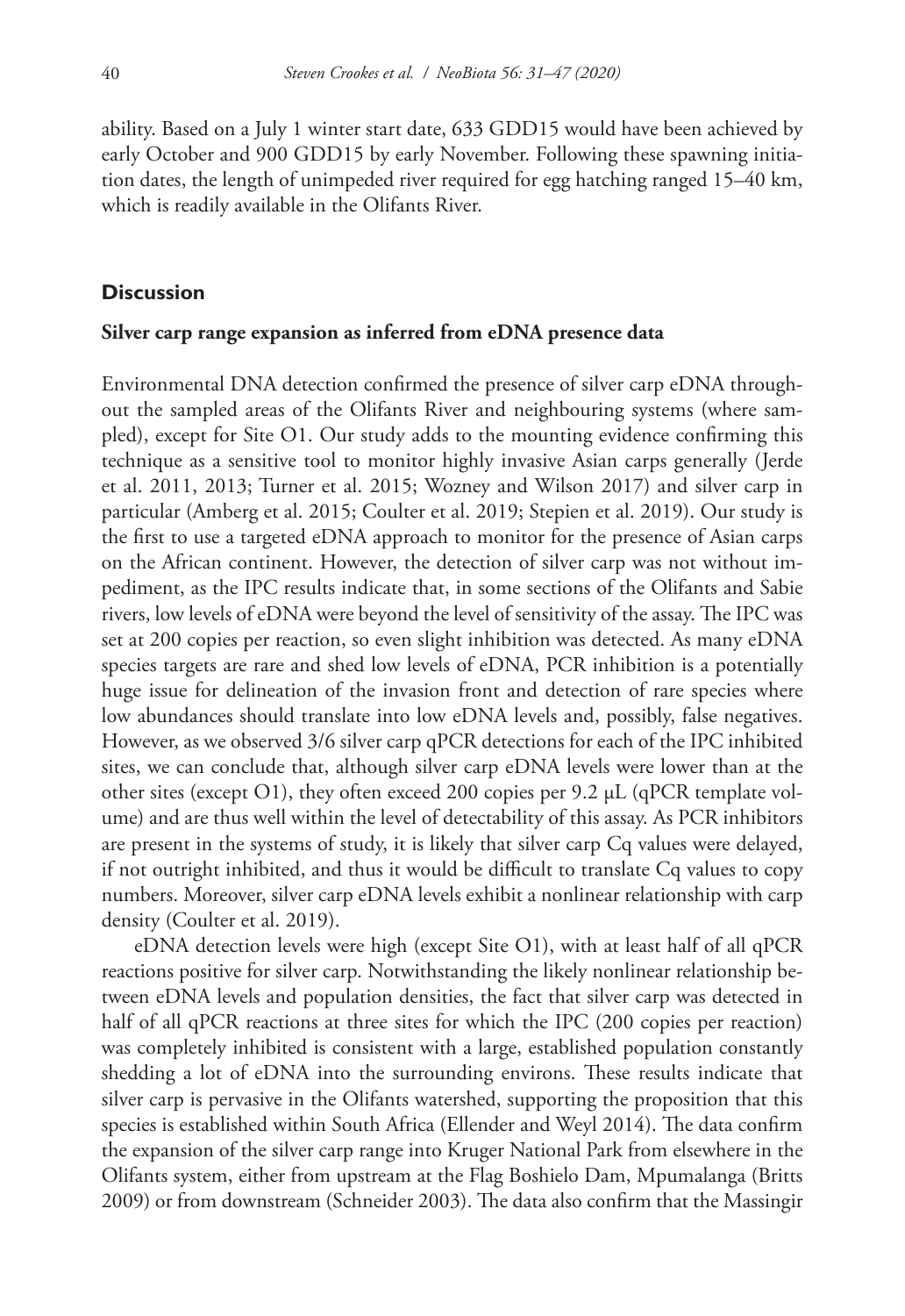population is still extant and healthy and corroborates local reports of the successful fishing of this species for local consumption. It is unlikely that escapees, or the intermittent use of silver carp as a baitfish, would yield a similar pattern of strong detections. All field controls were negative, thereby discounting the possibility of spurious results stemming from contamination as a factor responsible for positive detection results.

One criticism of eDNA utility in lotic systems, however, is the potential systemic bias introduced by the directional flow of water. Until recently, the conveyance of eDNA downstream was thought to operate primarily on relatively small spatial scales (up to 12 km) varying by hydrology, season and target organism (e.g. Deiner and Altermatt 2014; Shogren et al. 2017). Interestingly, Pont et al. (2018) reported eDNA transport distances of over 100 km in the voluminous River Rhône, France. However, if all positive eDNA tests in the upper Olifants River resulted from advection from a single upstream source, one would expect the eDNA signal to attenuate (e.g. show rising Cq values) with increasing distance from that source, albeit at low flow conditions (Jane et al. 2015). We observed no such trend with our data. The silver carp eDNA signal was strong above and below Massingir Dam, a large reservoir of the Olifants River on the border of South Africa and Mozambique. This is consistent with Schneider (2003), who reported silver carp invading the Massingir Dam in 1996/1997 and dispersing downstream into the mainstream Limpopo River during floods in 2000 (Schneider 2003). Natural dispersal events may also be supplemented by accidental and intentional anthropogenic release of larval and juvenile carp, which are hard to identify during early stages of ontogeny and which may be used as baitfish. In the Great Lakes region of North America, juvenile silver carp have been positively identified using qPCR as a part of the selection of baitfish available to anglers (Stepien et al. 2019).

## **Affirmation of habitat suitability for establishment of silver carp**

Due to the long unimpounded distance of the Olifants River upstream of Massingir Dam, along with high temperatures, this system is suitable for silver carp spawning. Temperature data in the river indicate that maturation can occur by early October and mass spawning by early November based on a July 1 winter start date. However, silver carp maturity can be reached within approximately three months, indicating that spawning could potentially occur at any point in the year. The minimum temperature required for spawning (17 °C) was always met in this system. There exists some uncertainty with this approach, primarily due to the estimate of velocity based on weir dimensions and the assumption of linearity in the hatching distance.

Our findings are consistent with those derived from ecological niche modelling, in which the middle-lower Olifants River was assessed to have a high predicted climatic suitability for silver carp establishment (>75%) (Lübcker et al. 2014). However, the Komati watershed lies in an area predicted to have 80–100% suitability for the establishment of the silver carp. The modelling result is consistent with our observation of eDNA in the Sabie River, albeit at lower levels than in the Olifants. Interestingly, silver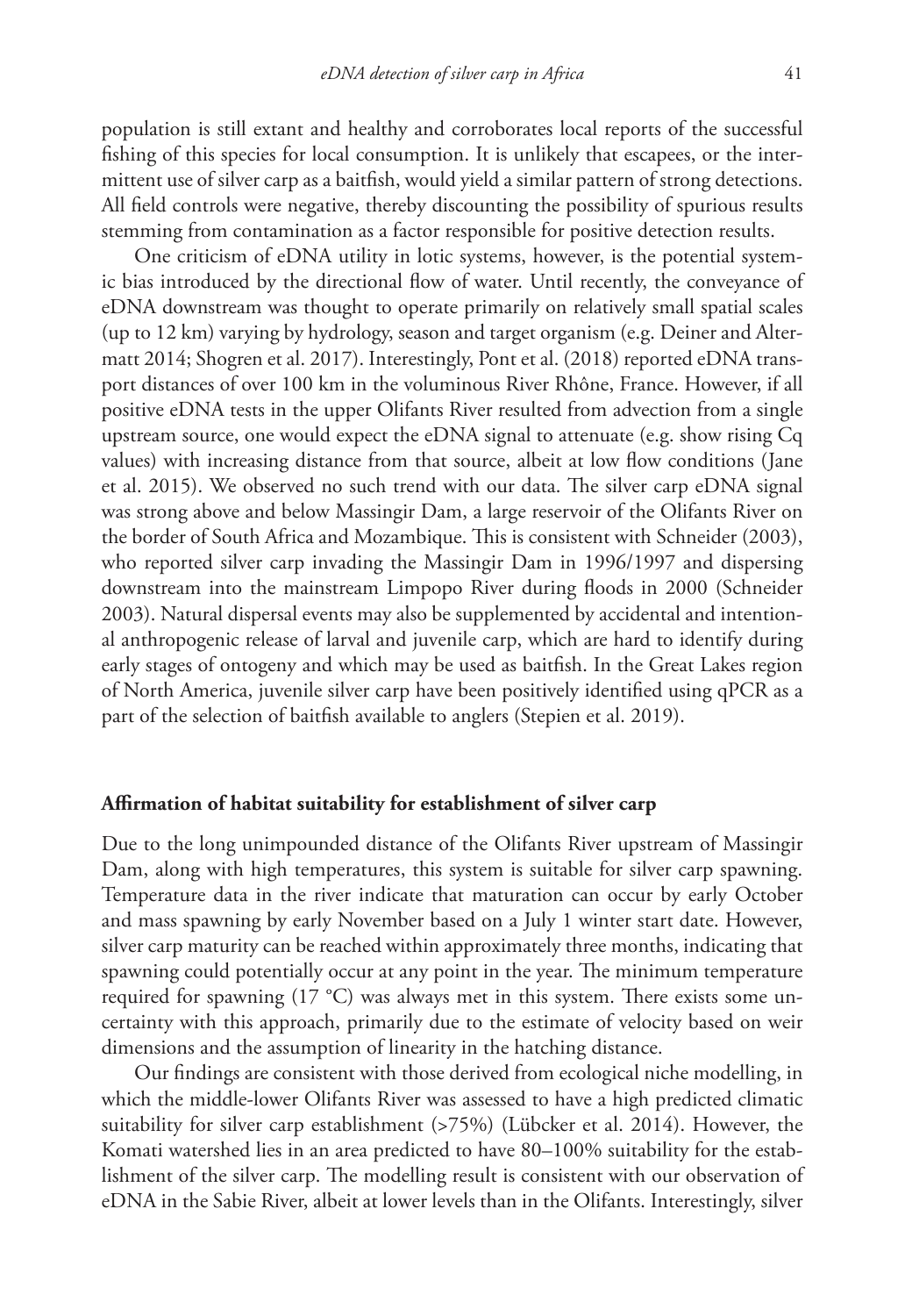carp has yet to be visually observed here, thus eDNA detection would be the first record of its occupancy in the Sabie River. The discrepancy in eDNA levels between the two watersheds is likely a function of the time since invasion. Silver carp has occupied the Olifants River at least since escaping captivity in the upper reaches of the river in 1992 (Britts 2009). Assuming the eDNA signal to be redolent of occupancy of silver carp in the Sabie River, it may be that the species has yet to establish and expand its range, although such an event may be anticipated if invasion follows a stepping-stone model of expansion (Alharbi and Petrovskii 2019). Indeed, the large floods caused by Cyclone Eline (UNDP 2000) resulted not only in the flooding of several fish farms containing silver carp in the lower Limpopo River floodplain in Mozambique, but also linked the Limpopo and Komati Rivers in March 2000 (Schneider 2003).

#### **eDNA detection as a tool for aquatic biomonitoring in dangerous systems**

The adoption of eDNA detection methods is especially pertinent in areas in which conventional monitoring can be inefficient or dangerous. These areas are often in the tropics, and harbor much of the world's biodiversity, including charismatic freshwater megafauna (Carrizo et al. 2017). At the time of our survey (2015), we adopted best practices for that time. This included taking physical water samples from the surface of water in close proximity to a range of unpredictable predators (Nile crocodile) and large herbivores (hippopotamus), which, while not without risk, was safer than deploying and collecting nets or physically entering the water. This also reduced the risk of accidental by-catch and accidental mortality of conservation priority taxa such as Nile crocodile, which are susceptible to entanglement and drowning in sampling gear such as gill nets (Ellender et al. 2016). As such, using eDNA to successfully detect the silver carp validates this approach for use in dangerous systems. Using eDNA lowers the risk of loss of equipment and time to pernicious and unpredictable events in the field. Dangerous systems may not just be limited to those containing large animals but also those with high levels of pollutants or pathogens, strong tidal or convectional currents, or rapids and unpredictable, seasonal flows. In the intervening time period, onsite eDNA developments have progressed so rapidly that much of the physical workflow is automated and can be operated remotely, including performing onsite qPCR detection (Thomas et al. 2018, 2019). Onsite methods also have the advantage of reducing the risk of laboratory-based contamination and the degradation of rare eDNA molecules in transit (attenuating both Types I and II error). Thus, eDNA detection methodology is suitable for highly biodiverse and remote areas such as Kruger National Park.

The success of this pilot project to investigate the utility of using eDNA detection to identify the presence of the silver carp in two watersheds in southern Africa cannot be disputed, at least for AIS. However, at-risk species (SAR) show similarities with invasion-front species in that often their *a priori* distribution is unknown or merely suspected, and whose populations are fragmented and characterized by few individuals. Yet, eDNA has been shown to be just as effective at targeting SAR as it has AIS (e.g. Balasingham et al. 2018; Currier et al. 2018). Furthermore, the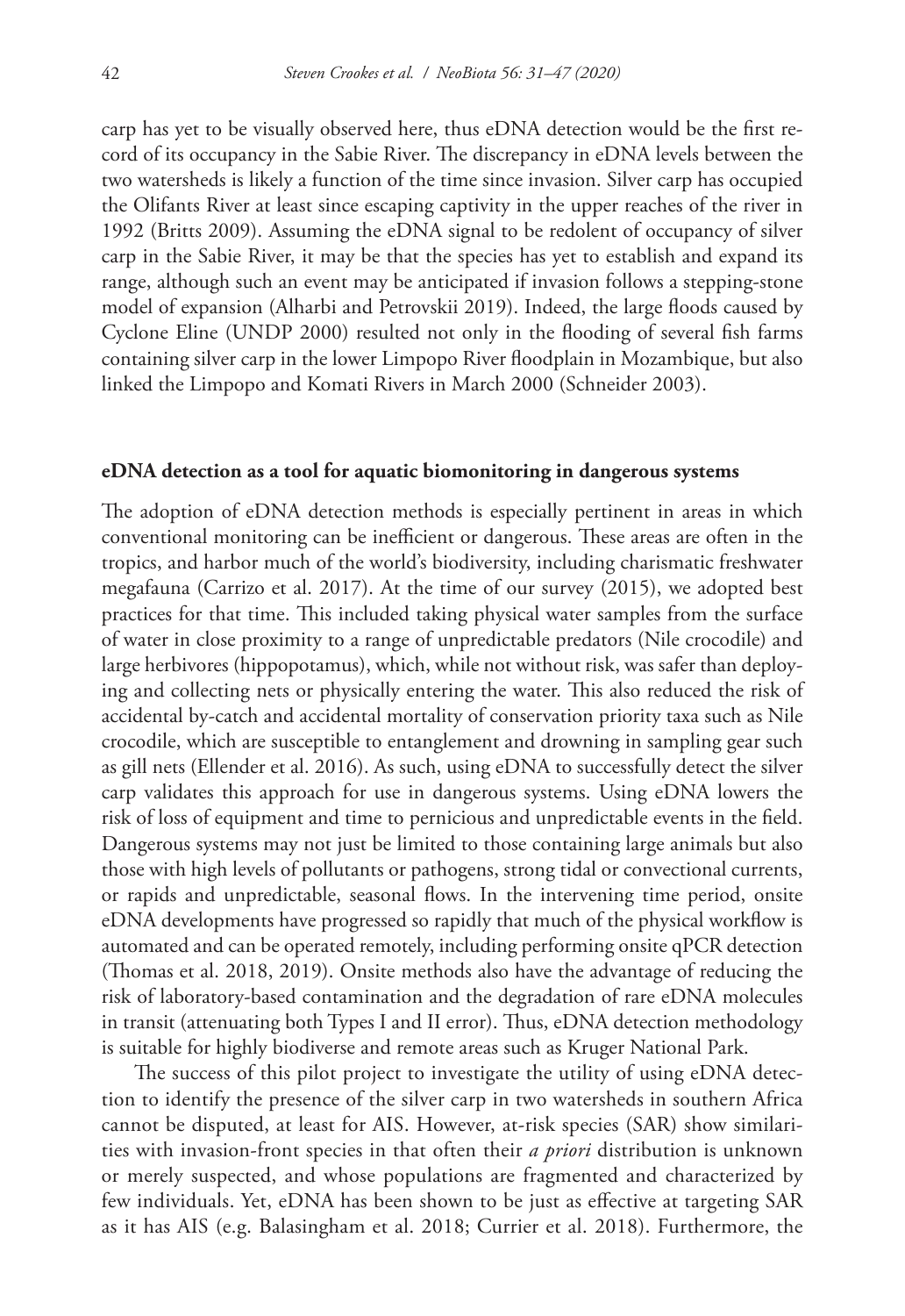molecular methods used to conduct eDNA monitoring may also be extended. For example, qPCR-based tools can also be used to screen eggs to confirm spawning success in suitable habitat identified by *a posteriori* modelling or previous eDNA detection (Fritts et al. 2019).

# **Conclusion**

We recommend that eDNA detection be used as part of the conservation biologist's toolbox when considering the management of invaders in dangerous aquatic ecosystems in the tropics and elsewhere. Moreover, future investigations should take into account the complexities of hydrodynamics when monitoring rivers, potentially by using hydrodynamic models (e.g. Garcia et al. 2013), which could be integrated with eDNA data (e.g. Carroro et al. 2018). Our results indicate that the Olifants River is suitable for silver carp spawning and could reach high suitability if it coincided with a flow spike that exceeds 0.7 m/s. These projections were validated by the eDNA detection data. We highlight the combined power of eDNA detection and habitat modelling tools to predict not only current distribution – and habitat suitability – of a target organism, but to also forecast which areas are at risk of imminent invasion. Adopting an integrative methodology, combining aspects of molecular, theoretical and field ecology to better effectively manage extremely limited resources is beneficial to optimizing efforts to conserve important refuges of aquatic biodiversity in the coming decades.

# **Acknowledgements**

We thank Pauli Viljoen for logistical and field support. We thank South African National Parks for financial and logistical support. OLFW acknowledges support received through the National Research Foundation – South African Research Chairs Initiative of the Department of Science and Innovation (Grant No. 110507). The CIB/DSI Centre of Excellence for Invasion Biology (CIB) for continued support. LCF acknowledges support from the DSI-NRF Centre of Excellence for Invasion Biology, Dept. of Botany and Zoology, Stellenbosch University, and the National Research Foundation (of South Africa, Project Numbers IFR2010041400019 and IFR160215158271). NEM, DDH and HJM were supported by NSERC Discovery grants and the NSERC CAISN Strategic Network, while HJM also was supported by a Canada Research Chair in Aquatic Invasive Species.

### **References**

Alharbi W, Petrovskii S (2019) Effect of complex landscape geometry on the invasive species spread: Invasion with stepping stones. Journal of Theoretical Biology 464: 85–97. [https://](https://doi.org/10.1016/j.jtbi.2018.12.019) [doi.org/10.1016/j.jtbi.2018.12.019](https://doi.org/10.1016/j.jtbi.2018.12.019)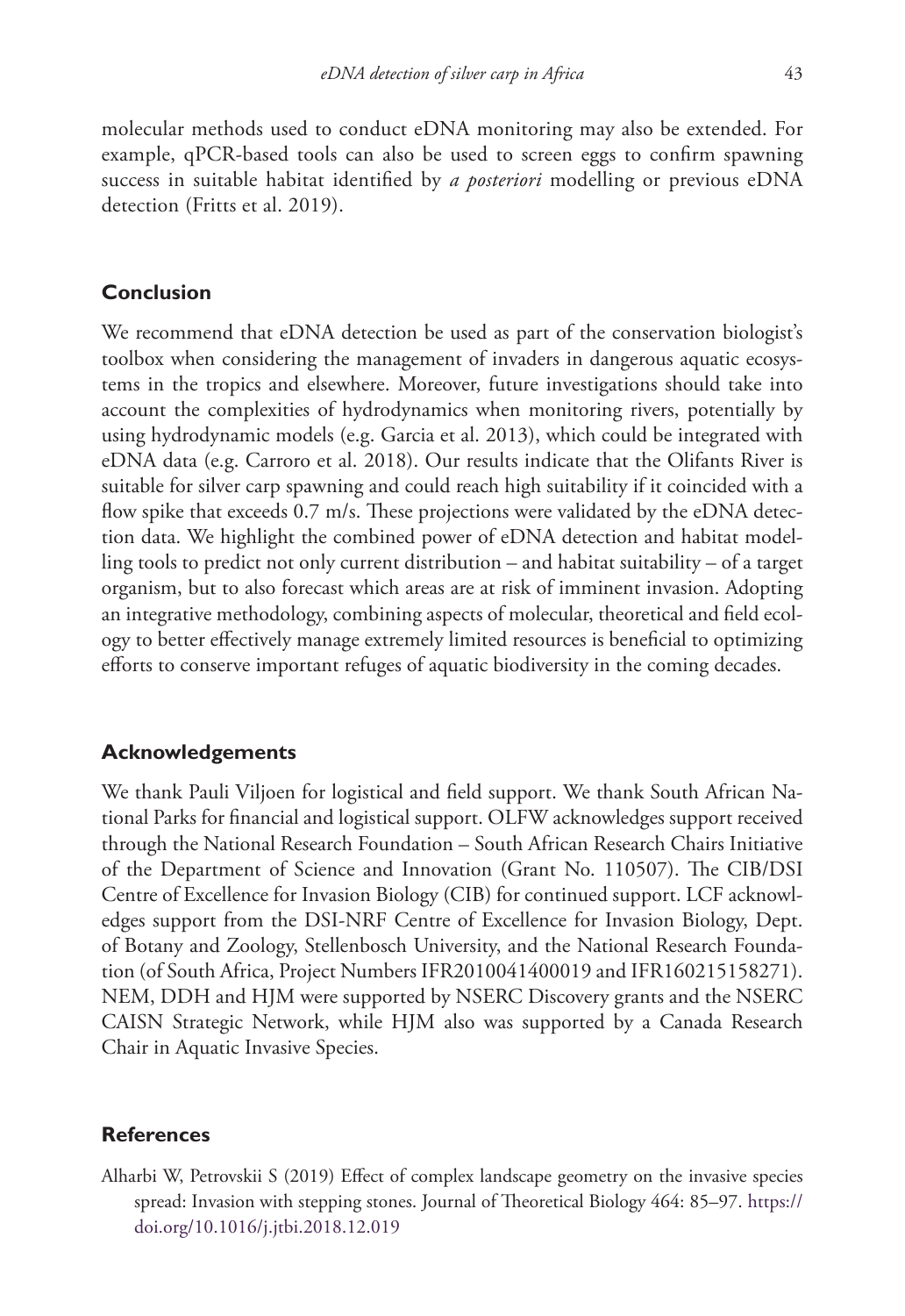- Amberg JJ, McCalla SG, Monroe E, Lance R, Baerwaldt K, Gaikowski MP (2015) Improving efficiency and reliability of environmental DNA analysis for silver carp. Journal of Great Lakes Research 41: 367–373. <https://doi.org/10.1016/j.jglr.2015.02.009>
- Balasingham KD, Walter RP, Mandrak NE, Heath DD (2018) Environmental DNA detection of rare and invasive fish species in two Great Lakes tributaries. Molecular Ecology 27: 112–127.<https://doi.org/10.1111/mec.14395>
- Biggs J, Ewald N, Valentini A, Gaboriaud C, Dejean T, Griffiths RA, Wilkinson JW, Arnell A, Brotherton P, Williams P, Dunn F (2015) Using eDNA to develop a national citizen science-based monitoring programme for the great crested newt (*Triturus cristatus*). Biological Conservation 183: 19–28. <https://doi.org/10.1016/j.biocon.2014.11.029>
- Britts DL (2009) Distribution of the silver carp, *Hypopthalmichthys molitrix* (Valciennes, 1844) in the Flag Boshielo Dam (Arabie Dam) and its potential influences on the ecology of the dam. PhD Thesis, University of Limpopo, South Africa.
- Carraro L, Hartikainen H, Jokela J, Bertuzzo E, Rinaldo A (2018) Estimating species distribution and abundance in river networks using environmental DNA. Proceedings of the National Academy of Sciences 115: 11724–11729.<https://doi.org/10.1073/pnas.1813843115>
- Carrizo SF, Jähnig SC, Bremerich V, Freyhof J, Harrison I, He F, Langhans SD, Tockner K, Zarfl C, Darwall W (2017) Freshwater megafauna: flagships for freshwater biodiversity under threat. BioScience 67: 919–927. <https://doi.org/10.1093/biosci/bix099>
- Coulter DP, Wang P, Coulter AA, Van Susteren GE, Eichmiller JJ, Garvey JE, Sorensen PW (2019) Nonlinear relationship between Silver Carp density and their eDNA concentration in a large river. PLoS ONE 14(6): e0218823. [https://doi.org/10.1371/journal.](https://doi.org/10.1371/journal.pone.0218823) [pone.0218823](https://doi.org/10.1371/journal.pone.0218823)
- Coyne KJ, Handy SM, Demir E, Whereat EB, Hutchins DA, Portune KJ, Doblin MA, Cary SC (2005) Improved quantitative real-time PCR assays for enumeration of harmful algal species in field samples using an exogenous DNA reference standard. Limnology and Oceanography Methods 3: 381–391.<https://doi.org/10.4319/lom.2005.3.381>
- Cucherousset J, Olden JD (2011) Ecological impacts of nonnative freshwater fishes. Fisheries 36(5): 215–230. <https://doi.org/10.1080/03632415.2011.574578>
- Currier CA, Morris TJ, Wilson CC, Freeland JR (2018) Validation of environmental DNA (eDNA) as a detection tool for at-risk freshwater pearly mussel species (Bivalvia: Unionidae). Aquatic Conservation: Marine and Freshwater Ecosystems 28: 545–558. [https://doi.](https://doi.org/10.1002/aqc.2869) [org/10.1002/aqc.2869](https://doi.org/10.1002/aqc.2869)
- Davis CD, Epps CW, Flitcroft RL, Banks MA (2018) Refining and defining riverscape genetics: how rivers influence population genetic structure. Interdisciplinary Reviews: Water 5(2): e1269. <https://doi.org/10.1002/wat2.1269>
- Deiner K, Altermatt F (2014) Transport distance of invertebrate environmental DNA in a natural river. PLoS ONE 9(2): e88786. <https://doi.org/10.1371/journal.pone.0088786>
- DeGrandchamp KL, Garvey JE, Cosboth LA (2007) Linking adult reproduction and larval density of invasive carp in a large river. Transactions of the American Fisheries Society 136: 1327–1334.<https://doi.org/10.1577/T06-233.1>
- Dejean T, Valentini A, Miquel C, Taberlet O, Bellemain E, Miaud C (2012) Improved detection of an alien invasive species through environmental DNA barcoding: the example of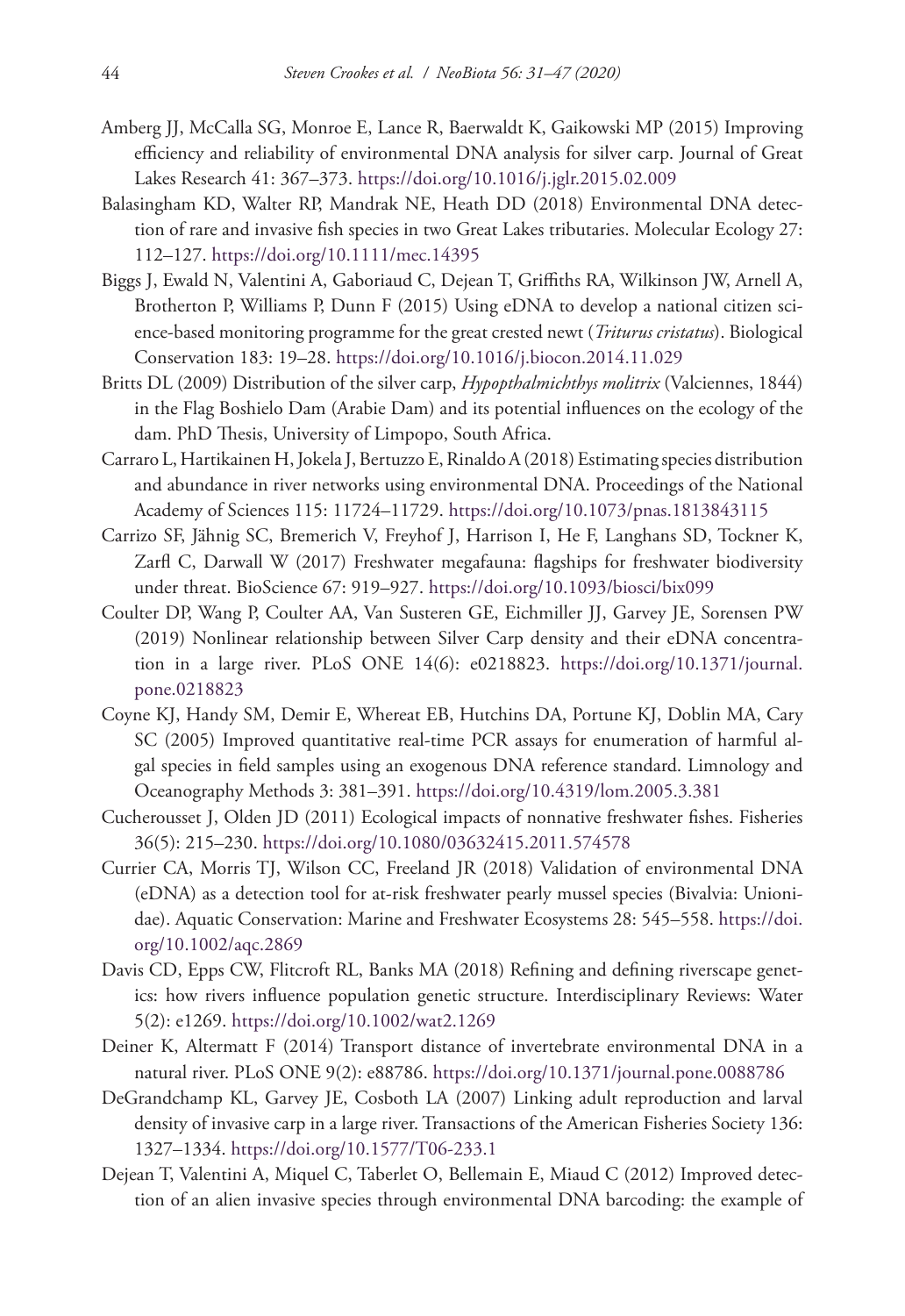the American bullfrog *Lithobates catesbeianus*. Journal of Applied Ecology 49: 953–959. <https://doi.org/10.1111/j.1365-2664.2012.02171.x>

- Doll JC, Lauer TE (2014) Comparing Bayesian and frequentists methods of fisheries models: hierarchical catch curves. Journal of Great Lakes Research 40: 41–48. [https://doi.](https://doi.org/10.1016/j.jglr.2014.07.006) [org/10.1016/j.jglr.2014.07.006](https://doi.org/10.1016/j.jglr.2014.07.006)
- Dorazio RM, Erickson RA (2018) Ednaoccupancy: An r package for multiscale occupancy modelling of environmental DNA data. Molecular Ecology Resources 18: 368–380. [htt](https://doi.org/10.1111/1755-0998.12735)[ps://doi.org/10.1111/1755-0998.12735](https://doi.org/10.1111/1755-0998.12735)
- Dougherty MM, Larson ER, Renshaw MA, Gantz CA, Egan SP, Erickson DM, Lodge DM (2016) Environmental DNA (eDNA) detects the invasive rusty crayfish *Oronectes rusticus* at low abundances. Journal of Applied Ecology 53: 722–732.<https://doi.org/10.1111/1365-2664.12621>
- Ellender BR, Weyl OLF (2014) A review of current knowledge, risk and ecological impacts associated with non-native freshwater fish introductions in South Africa. Aquatic Invasions 9: 117–132.<https://doi.org/10.3391/ai.2014.9.2.01>
- Emerson JW (1971) Channelization: a case study. Science 173: 325–326. [https://doi.](https://doi.org/10.1126/science.173.3994.325) [org/10.1126/science.173.3994.325](https://doi.org/10.1126/science.173.3994.325)
- Ficetola GF, Miaud C, Pompanon F, Taberlet P (2008) Species detection using environmental DNA from water samples. Biology Letters 4: 423–425.<https://doi.org/10.1098/rsbl.2008.0118>
- Flotemersch JE, Leibowitz SG, Hill RA, Stoddard JL, Thoms MC, Tharme RE (2015) A watershed integrity definition and assessment approach to support strategic management of watersheds. River Research and Applications 32(7): 1654–1671.<https://doi.org/10.1002/rra.2978>
- Fritts AK, Knights BC, Larson JH, Amberg JJ, Merkes, CM, Tajjioui T, Butler SE, Diana MJ, Wahl DH, Weber MJ, Waters JD (2019) Development of a quantitative PCR method for screening ichthyoplankton samples for bighead carps. Biological Invasions 21: 1143–1153. <https://doi.org/10.1007/s10530-018-1887-9>
- Garcia T, Jackson PR, Murphy EA, Valocchi AJ, Garcia MH (2013) Development of a Fluvial Egg Drift Simulator to evaluate the transport and dispersion of Asian carp eggs in rivers. Ecological Modelling 263: 211–222. <https://doi.org/10.1016/j.ecolmodel.2013.05.005>
- Gasparini L, Crookes S, Prosser R, Hanner RH (2020) Detection of Freshwater Mussels (Unionidae) using Environmental DNA in Riverine Systems. Environmental DNA: 1–9. <https://doi.org/10.1002/edn3.71>
- Happold D, Lock MJ (2012) Mammals of Africa (Vol. I). Bloomsbury.
- Heer T, Wells MG, Mandrak NE. (2019). Assessment of Asian carp spawning potential in tributaries to the Canadian Lake Ontario basin. Journal of Great Lakes Research 45: 1332– 1339.<https://doi.org/10.1016/j.jglr.2019.09.019>
- Jane SF, Wilcox TM, McKelvey KS, Young MK, Schwartz MK, Lowe WH, Letcher BH, Whiteley AR (2014) Distance, flow and PCR inhibition: eDNA dynamics in two headwater streams. Molecular Ecology Resources 15(1): 216–227. <https://doi.org/10.1111/1755-0998.12285>
- Jerde CL, Mahon AR, Chadderton WL, Lodge DM (2011) "Sight-unseen" detection of rare aquatic species using environmental DNA. Conservation Letters 4(2): 150–157. [https://](https://doi.org/10.1111/j.1755-263X.2010.00158.x) [doi.org/10.1111/j.1755-263X.2010.00158.x](https://doi.org/10.1111/j.1755-263X.2010.00158.x)
- Jerde CL, Chadderton WL, Mahon AR, Renshaw MA, Corush J, Budny M, Mysorekar S, Lodge DM (2013) Detection of Asian carp DNA as part of a Great Lakes basin-wide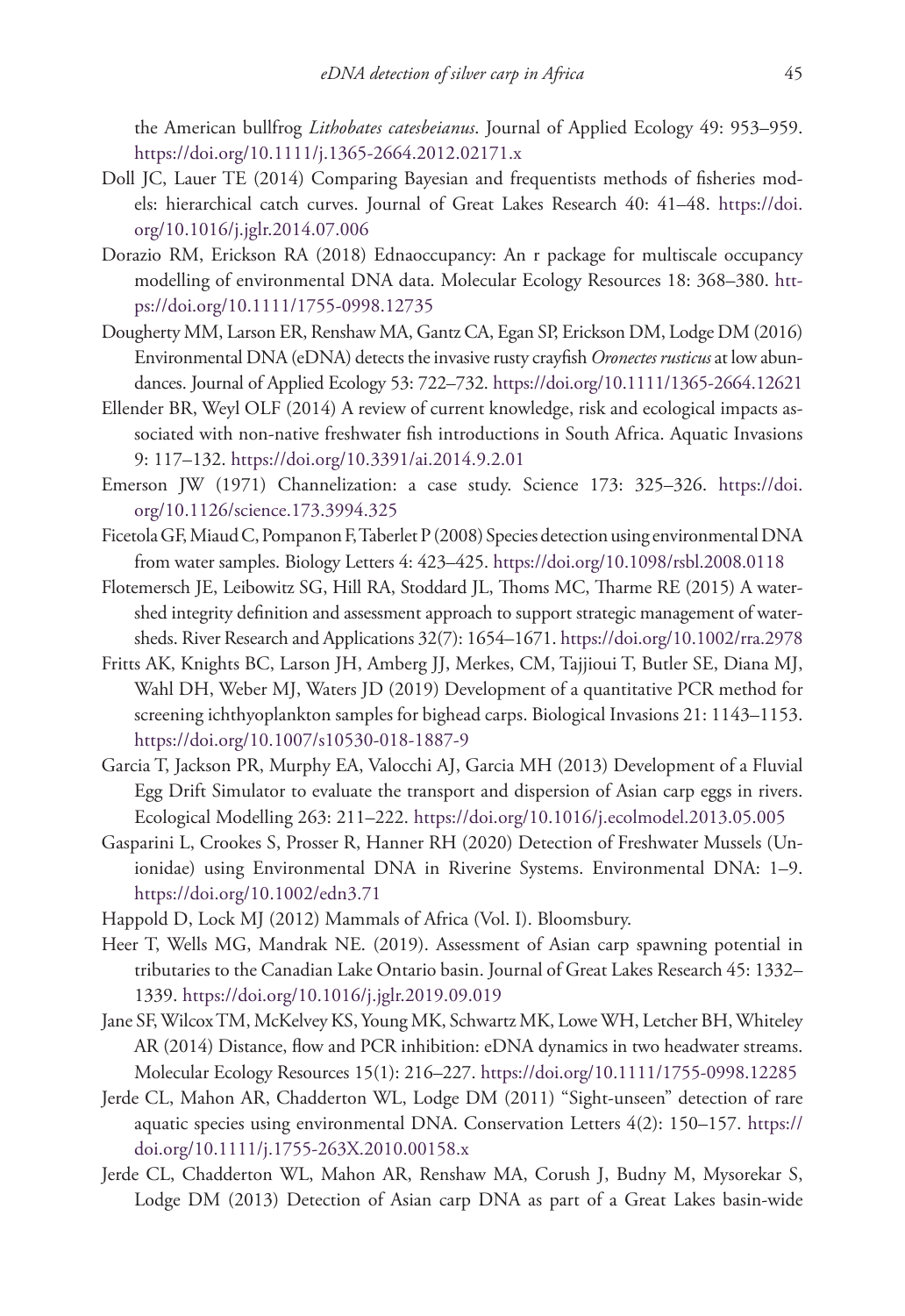surveillance program. Canadian Journal of Fisheries and Aquatic Sciences 70: 522–526. <https://doi.org/10.1139/cjfas-2012-0478>

- Johnson AC, Acreman, AC, Dunbar MJ, Fesist SW, Giacomello AM, Gozlan RE, Hinsley SA, Ibbotson AT, Jarvie HP, Jones JI, Longshaw M, Maberly SC, Marsh TJ, Neal C, Newman JR, Nunn MA, Pickup RW, Reynard NS, Sullivan CA, Sumpter JP, Williams RJ (2009) The British river of the future: How climate change and human activity might affect two contrasting river ecosystems in England. Science of the Total Environment 407: 4787– 4798.<https://doi.org/10.1016/j.scitotenv.2009.05.018>
- Kolar CS, Chapman D, Courtenay W, Williams J, Jennings D (2007) Bigheaded Carps: a Biological Synopsis and Environmental Risk Assessment, Special publication 33. American Fisheries Society, Bethesda, 204 pp.
- Lübcker N, Zengeya TA, Dabrowski J, Robertson MP (2014) Predicting the potential distribution of invasive silver carp *Hypophthalmichthys molitrix* in South Africa. African Journal of Aquatic Sciences 39: 157–165.<https://doi.org/10.2989/16085914.2014.926856>
- Luck GW, Chan KMA, Fay JP (2009) Protecting ecosystem services and biodiversity in the world's watersheds. Conservation Letters 2(4): 179–188. [https://doi.org/10.1111/j.1755-](https://doi.org/10.1111/j.1755-263X.2009.00064.x) [263X.2009.00064.x](https://doi.org/10.1111/j.1755-263X.2009.00064.x)
- Mueller RP, Brown RS, Hop H, Moulton L (2006) Video and acoustic camera techniques for studying fish under ice: a review and comparison. Review of Fish Biology and Fisheries 16: 213–226.<https://doi.org/10.1007/s11160-006-9011-0>
- Olson ZH, Briggler JT, Williams RN (2012) An eDNA approach to detect eastern Hellbenders (*Cryptobranchus a. alleganiensis*) using samples of water. Wildlife Research 39: 629–636. <https://doi.org/10.1071/WR12114>
- Pont D, Rocle M, Valentini A, Civade R, Jean P, Maire A, Roset N, Schabuss M, Zornig H, Dejean T (2018) Environmental DNA reveals quantitative patterns of fish biodiversity in large rivers despite its downstream transportation. Scientific Reports 8: 1–13. [https://doi.](https://doi.org/10.1038/s41598-018-28424-8) [org/10.1038/s41598-018-28424-8](https://doi.org/10.1038/s41598-018-28424-8)
- Portt CB, Coker GA, Ming DL, Randall RG (2006) A Review of Fish Sampling Methods Commonly used in Canadian Freshwater Habitats. Canadian Technical Report of Fisheries and Aquatic Sciences 2604, 51 pp.
- Sara JR, Marr SM, Chabalala NM, Smit WJ, Erasmus LJC, Luus-Powell WJ (2018) Human health risks of metalloids and metals in muscle tissue of silver carp *Hypophthalmichthys molitrix* (Valenciennes, 1844) from Lake Flag Boshielo, South Africa. African Journal of Aquatic Science 43: 405–411.<https://doi.org/10.2989/16085914.2018.1538869>
- Schmidt BR, Kéry M, Ursenbacher S, Hyman OJ, Collins JP (2013) Site occupancy models in the analysis of environmental DNA presence/absence surveys: a case study of an emerging amphibian pathogen. Methods in Ecology and Evolution 4(7): 646–653. [https://doi:](https://doi) <https://doi.org/10.1111/2041-210X.12052>
- Schneider MF (2003) Ocorrencia das Especies Comerciais Exoticasde Peixe no Rio Limpopo depois das Cheias no Ano 2000. Bole-tim de Investigacao Florestal (Materia Prima) 3: 31–36.
- Shogren AJ, Tank JL, Andruszkiewicz E, Olds B, Mahon AR, Jerde CL, Bolster D (2017) Controls on eDNA movement in streams: transport, retention and resuspension. Scientific Reports 7: 1–11. <https://doi.org/10.1038/s41598-017-05223-1>